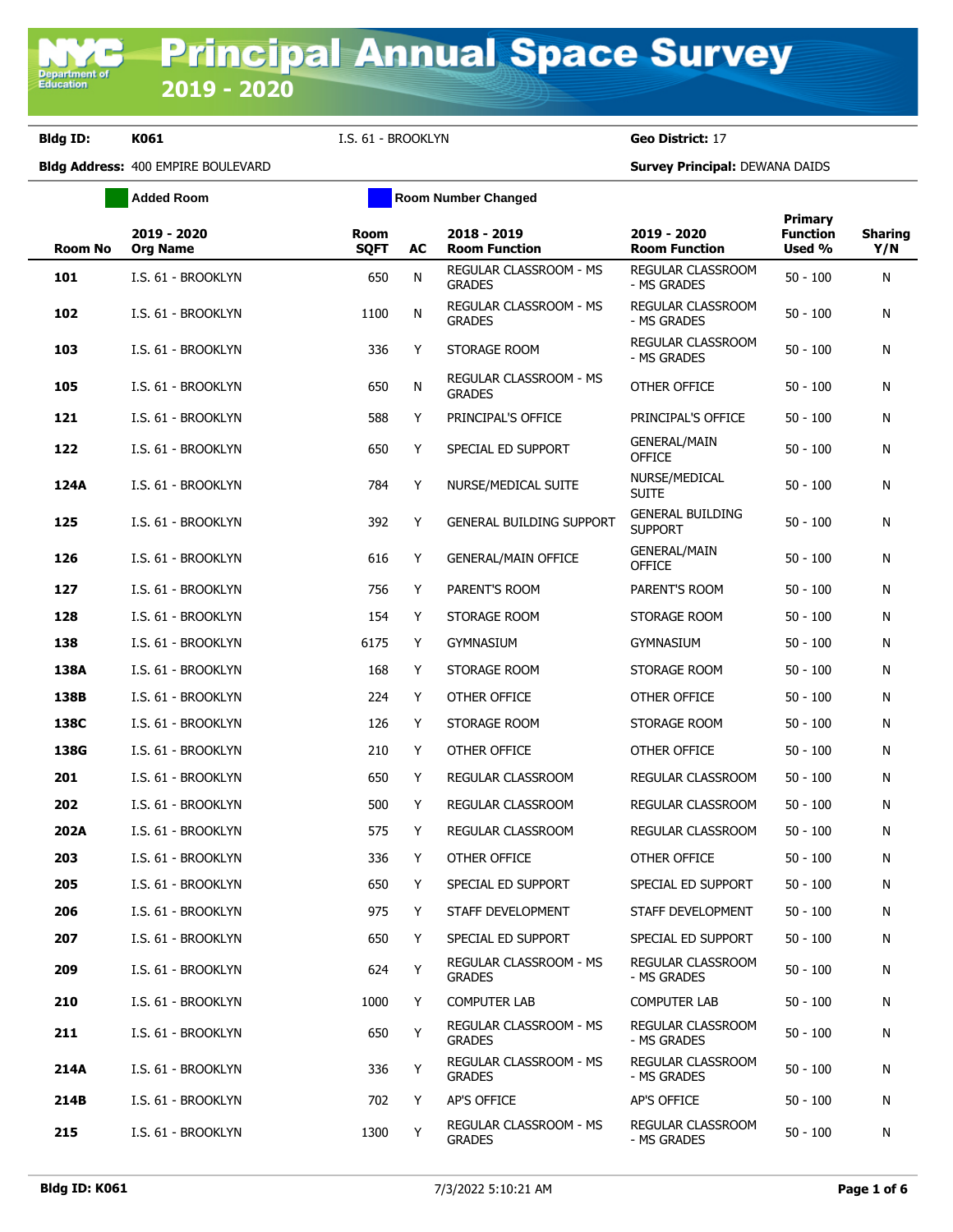**Added Room Room Room Number Changed** 

| Room No | 2019 - 2020<br><b>Org Name</b> | <b>Room</b><br><b>SQFT</b> | AC | 2018 - 2019<br><b>Room Function</b>            | 2019 - 2020<br><b>Room Function</b>       | <b>Primary</b><br><b>Function</b><br>Used % | <b>Sharing</b><br>Y/N |
|---------|--------------------------------|----------------------------|----|------------------------------------------------|-------------------------------------------|---------------------------------------------|-----------------------|
| 217     | I.S. 61 - BROOKLYN             | 650                        | Y  | REGULAR CLASSROOM - MS<br><b>GRADES</b>        | REGULAR CLASSROOM<br>- MS GRADES          | $50 - 100$                                  | N                     |
| 219     | I.S. 61 - BROOKLYN             | 650                        | Y  | REGULAR CLASSROOM - MS<br><b>GRADES</b>        | REGULAR CLASSROOM<br>- MS GRADES          | $50 - 100$                                  | N                     |
| 221     | I.S. 61 - BROOKLYN             | 650                        | Υ  | REGULAR CLASSROOM - MS<br><b>GRADES</b>        | REGULAR CLASSROOM<br>- MS GRADES          | $50 - 100$                                  | N                     |
| 222     | I.S. 61 - BROOKLYN             | 182                        | Y  | <b>TEACHER'S ROOM</b>                          | <b>TEACHER'S ROOM</b>                     | $50 - 100$                                  | N                     |
| 222A    | I.S. 61 - BROOKLYN             | 54                         | Y  | <b>GENERAL BUILDING SUPPORT</b>                | <b>GENERAL BUILDING</b><br><b>SUPPORT</b> | $50 - 100$                                  | N                     |
| 223     | I.S. 61 - BROOKLYN             | 650                        | Y  | REGULAR CLASSROOM - MS<br><b>GRADES</b>        | REGULAR CLASSROOM<br>- MS GRADES          | $50 - 100$                                  | N                     |
| 224     | I.S. 61 - BROOKLYN             | 650                        | Y  | REGULAR CLASSROOM - MS<br><b>GRADES</b>        | REGULAR CLASSROOM<br>- MS GRADES          | $50 - 100$                                  | N                     |
| 225     | I.S. 61 - BROOKLYN             | 392                        | Y  | AP'S OFFICE                                    | AP'S OFFICE                               | $50 - 100$                                  | N                     |
| 226     | I.S. 61 - BROOKLYN             | 1189                       | Y  | <b>REGULAR CLASSROOM - MS</b><br><b>GRADES</b> | REGULAR CLASSROOM<br>- MS GRADES          | $50 - 100$                                  | N                     |
| 228     | I.S. 61 - BROOKLYN             | 392                        | Y  | OTHER OFFICE                                   | OTHER OFFICE                              | $50 - 100$                                  | N                     |
| 229/B   | I.S. 61 - BROOKLYN             | 2360                       | Y  | LIBRARY                                        | <b>LIBRARY</b>                            | $50 - 100$                                  | N                     |
| 230     | I.S. 61 - BROOKLYN             | 196                        | Y  | OTHER OFFICE                                   | OTHER OFFICE                              | $50 - 100$                                  | N                     |
| 232     | I.S. 61 - BROOKLYN             | 196                        | Y  | OTHER OFFICE                                   | OTHER OFFICE                              | $50 - 100$                                  | N                     |
| 238     | I.S. 61 - BROOKLYN             | 81                         | Y  | STORAGE ROOM                                   | STORAGE ROOM                              | $50 - 100$                                  | N                     |
| 240A    | I.S. 61 - BROOKLYN             | 192                        | Y  | STORAGE ROOM                                   | STORAGE ROOM                              | $50 - 100$                                  | N                     |
| 241     | I.S. 61 - BROOKLYN             | 475                        | Y  | STORAGE ROOM                                   | STORAGE ROOM                              | $50 - 100$                                  | N                     |
| 301     | I.S. 61 - BROOKLYN             | 650                        | Y  | <b>SCIENCE LAB</b>                             | <b>SCIENCE LAB</b>                        | $50 - 100$                                  | N                     |
| 302     | I.S. 61 - BROOKLYN             | 756                        | Y  | ICT - MIDDLE SCHOOL GRADES                     | ICT - MIDDLE SCHOOL<br><b>GRADES</b>      | $50 - 100$                                  | N                     |
| 303     | I.S. 61 - BROOKLYN             | 336                        | Y  | <b>SCIENCE LAB</b>                             | <b>SCIENCE LAB</b>                        | $50 - 100$                                  | N                     |
| 304     | I.S. 61 - BROOKLYN             | 575                        | Y  | <b>SBST</b>                                    | <b>SBST</b>                               | $50 - 100$                                  | N                     |
| 305     | I.S. 61 - BROOKLYN             | 650                        | Y  | <b>REGULAR CLASSROOM - MS</b><br><b>GRADES</b> | REGULAR CLASSROOM<br>- MS GRADES          | $50 - 100$                                  | N                     |
| 306     | I.S. 61 - BROOKLYN             | 720                        | Y  | ICT - MIDDLE SCHOOL GRADES                     | ICT - MIDDLE SCHOOL<br><b>GRADES</b>      | $50 - 100$                                  | N                     |
| 307     | I.S. 61 - BROOKLYN             | 650                        | Υ  | REGULAR CLASSROOM - MS<br><b>GRADES</b>        | REGULAR CLASSROOM<br>- MS GRADES          | $50 - 100$                                  | N                     |
| 309     | I.S. 61 - BROOKLYN             | 650                        | Y  | ICT - MIDDLE SCHOOL GRADES                     | ICT - MIDDLE SCHOOL<br><b>GRADES</b>      | $50 - 100$                                  | N                     |
| 310     | I.S. 61 - BROOKLYN             | 988                        | Y  | REGULAR CLASSROOM - MS<br><b>GRADES</b>        | REGULAR CLASSROOM<br>- MS GRADES          | $50 - 100$                                  | N                     |
| 311     | I.S. 61 - BROOKLYN             | 325                        | Y  | DEAN'S OFFICE                                  | <b>DEAN'S OFFICE</b>                      | $50 - 100$                                  | N                     |
| 311A    | I.S. 61 - BROOKLYN             | 300                        | Y  | <b>GUIDANCE OFFICE</b>                         | <b>GUIDANCE OFFICE</b>                    | $50 - 100$                                  | N                     |
| 312     | I.S. 61 - BROOKLYN             | 650                        | Y  | REGULAR CLASSROOM - MS<br><b>GRADES</b>        | REGULAR CLASSROOM<br>- MS GRADES          | $50 - 100$                                  | N                     |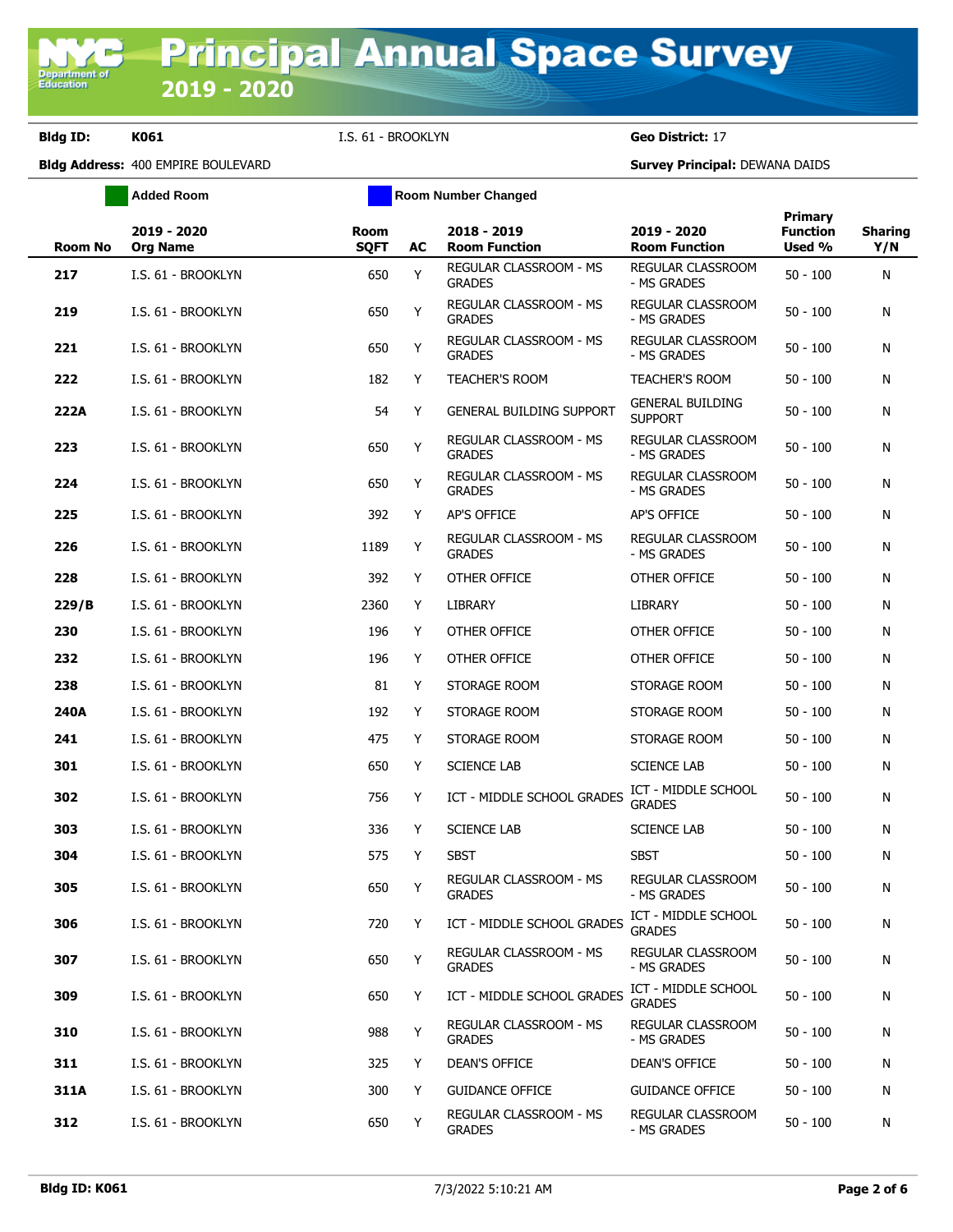**Added Room Room Room Number Changed** 

| <b>Room No</b> | 2019 - 2020<br><b>Org Name</b> | <b>Room</b><br><b>SQFT</b> | AC | 2018 - 2019<br><b>Room Function</b>            | 2019 - 2020<br><b>Room Function</b>       | Primary<br><b>Function</b><br>Used % | <b>Sharing</b><br>Y/N |
|----------------|--------------------------------|----------------------------|----|------------------------------------------------|-------------------------------------------|--------------------------------------|-----------------------|
| 313            | I.S. 61 - BROOKLYN             | 650                        | Y  | <b>REGULAR CLASSROOM - MS</b><br><b>GRADES</b> | <b>REGULAR CLASSROOM</b><br>- MS GRADES   | $50 - 100$                           | N                     |
| 314            | I.S. 61 - BROOKLYN             | 364                        | Y  | <b>AP'S OFFICE</b>                             | AP'S OFFICE                               | $50 - 100$                           | N                     |
| 315            | I.S. 61 - BROOKLYN             | 676                        | Y  | STORAGE ROOM                                   | STORAGE ROOM                              | $50 - 100$                           | N                     |
| 319            | I.S. 61 - BROOKLYN             | 975                        | Υ  | REGULAR CLASSROOM - MS<br><b>GRADES</b>        | REGULAR CLASSROOM<br>- MS GRADES          | $50 - 100$                           | N                     |
| 322            | I.S. 61 - BROOKLYN             | 650                        | Y  | REGULAR CLASSROOM - MS<br><b>GRADES</b>        | REGULAR CLASSROOM<br>- MS GRADES          | $50 - 100$                           | N                     |
| 323            | I.S. 61 - BROOKLYN             | 300                        | Y  | REGULAR CLASSROOM - MS<br><b>GRADES</b>        | REGULAR CLASSROOM<br>- MS GRADES          | $50 - 100$                           | N                     |
| 323A           | I.S. 61 - BROOKLYN             | 594                        | Y  | REGULAR CLASSROOM                              | REGULAR CLASSROOM                         | $50 - 100$                           | N                     |
| 324            | I.S. 61 - BROOKLYN             | 650                        | Υ  | REGULAR CLASSROOM - MS<br><b>GRADES</b>        | REGULAR CLASSROOM<br>- MS GRADES          | $50 - 100$                           | N                     |
| 326            | I.S. 61 - BROOKLYN             | 650                        | Υ  | REGULAR CLASSROOM - MS<br><b>GRADES</b>        | <b>REGULAR CLASSROOM</b><br>- MS GRADES   | $50 - 100$                           | N                     |
| 327            | I.S. 61 - BROOKLYN             | 1161                       | Y  | <b>SCIENCE LAB</b>                             | <b>SCIENCE LAB</b>                        | $50 - 100$                           | N                     |
| 328            | I.S. 61 - BROOKLYN             | 650                        | Υ  | REGULAR CLASSROOM - MS<br><b>GRADES</b>        | REGULAR CLASSROOM<br>- MS GRADES          | $50 - 100$                           | N                     |
| 329            | I.S. 61 - BROOKLYN             | 756                        | Y  | REGULAR CLASSROOM - MS<br><b>GRADES</b>        | REGULAR CLASSROOM<br>- MS GRADES          | $50 - 100$                           | N                     |
| 330            | I.S. 61 - BROOKLYN             | 676                        | Υ  | REGULAR CLASSROOM - MS<br><b>GRADES</b>        | REGULAR CLASSROOM<br>- MS GRADES          | $50 - 100$                           | N                     |
| 331            | I.S. 61 - BROOKLYN             | 702                        | Y  | REGULAR CLASSROOM - MS<br><b>GRADES</b>        | REGULAR CLASSROOM<br>- MS GRADES          | $50 - 100$                           | N                     |
| 332            | I.S. 61 - BROOKLYN             | 420                        | Υ  | MULTI-PURPOSE NON<br><b>CLASSROOM</b>          | MULTI-PURPOSE NON<br><b>CLASSROOM</b>     | $50 - 100$                           | N                     |
| 333            | I.S. 61 - BROOKLYN             | 220                        | Y  | STORAGE ROOM                                   | STORAGE ROOM                              | $50 - 100$                           | N                     |
| 338            | I.S. 61 - BROOKLYN             | 420                        | Y  | <b>SPEECH</b>                                  | <b>SPEECH</b>                             | $50 - 100$                           | N                     |
| 340            | I.S. 61 - BROOKLYN             | 650                        | Υ  | REGULAR CLASSROOM - MS<br><b>GRADES</b>        | REGULAR CLASSROOM<br>- MS GRADES          | $50 - 100$                           | N                     |
| <b>AUD</b>     | I.S. 61 - BROOKLYN             | 5037                       | Y  | AUDITORIUM                                     | <b>AUDITORIUM</b>                         | $50 - 100$                           | N                     |
| <b>B10</b>     | I.S. 61 - BROOKLYN             | 650                        | Y  | OTHER SHOP ROOM                                | OTHER SHOP ROOM                           | $50 - 100$                           | N                     |
| <b>B11</b>     | I.S. 61 - BROOKLYN             | 725                        | Y  | OTHER SHOP ROOM                                | OTHER SHOP ROOM                           | $50 - 100$                           | N                     |
| <b>B15</b>     | I.S. 61 - BROOKLYN             | 1152                       | Y  | STORAGE ROOM                                   | STORAGE ROOM                              | $50 - 100$                           | N                     |
| <b>B16</b>     | I.S. 61 - BROOKLYN             | 300                        | Y  | PARENT'S ROOM                                  | PARENT'S ROOM                             | $50 - 100$                           | N                     |
| <b>B19</b>     | I.S. 61 - BROOKLYN             | 435                        | Y  | OTHER OFFICE                                   | OTHER OFFICE                              | $50 - 100$                           | N                     |
| <b>B20</b>     | I.S. 61 - BROOKLYN             | 504                        | Υ  | REGULAR CLASSROOM - MS<br><b>GRADES</b>        | REGULAR CLASSROOM<br>- MS GRADES          | $50 - 100$                           | N                     |
| <b>B21-MR</b>  | I.S. 61 - BROOKLYN             | 300                        | Υ  | <b>GENERAL BUILDING SUPPORT</b>                | <b>GENERAL BUILDING</b><br><b>SUPPORT</b> | $50 - 100$                           | N                     |
| B26            | I.S. 61 - BROOKLYN             | 108                        | Y  | STORAGE ROOM                                   | STORAGE ROOM                              | $50 - 100$                           | N                     |
| <b>B3</b>      | I.S. 61 - BROOKLYN             | 792                        | Y  | DANCE ROOM                                     | DANCE ROOM                                | $50 - 100$                           | N                     |
| <b>B30</b>     | I.S. 61 - BROOKLYN             | 210                        | Y  | STORAGE ROOM                                   | STORAGE ROOM                              | $50 - 100$                           | N                     |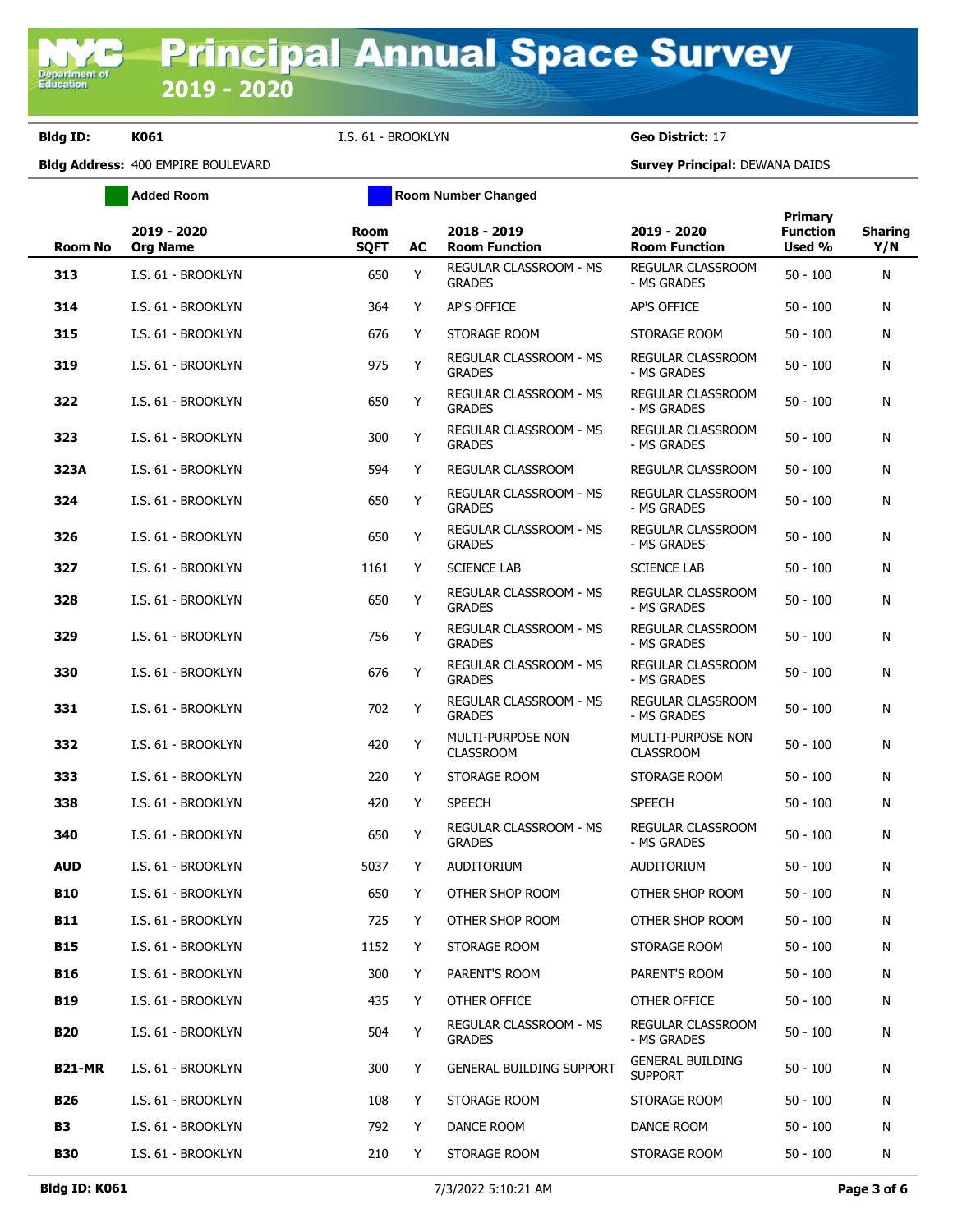**Added Room Room Room Number Changed** 

| Room No          | 2019 - 2020<br><b>Org Name</b> | <b>Room</b><br><b>SQFT</b> | AC | 2018 - 2019<br><b>Room Function</b> | 2019 - 2020<br><b>Room Function</b>       | Primary<br><b>Function</b><br>Used % | <b>Sharing</b><br>Y/N |
|------------------|--------------------------------|----------------------------|----|-------------------------------------|-------------------------------------------|--------------------------------------|-----------------------|
| <b>B32</b>       | I.S. 61 - BROOKLYN             | 84                         | Y  | STORAGE ROOM                        | STORAGE ROOM                              | $50 - 100$                           | N                     |
| <b>B33</b>       | I.S. 61 - BROOKLYN             | 260                        | Y  | <b>GENERAL BUILDING SUPPORT</b>     | <b>GENERAL BUILDING</b><br><b>SUPPORT</b> | $50 - 100$                           | N                     |
| <b>B33A-MR</b>   | I.S. 61 - BROOKLYN             | 1927                       | Y  | <b>GENERAL BUILDING SUPPORT</b>     | <b>GENERAL BUILDING</b><br><b>SUPPORT</b> | $50 - 100$                           | N                     |
| <b>B38</b>       | I.S. 61 - BROOKLYN             | 1188                       | Y  | <b>MUSIC ROOM</b>                   | <b>MUSIC ROOM</b>                         | $50 - 100$                           | N                     |
| B <sub>3</sub> A | I.S. 61 - BROOKLYN             | 184                        | Y  | STORAGE ROOM                        | STORAGE ROOM                              | $50 - 100$                           | N                     |
| <b>B40</b>       | I.S. 61 - BROOKLYN             | 703                        | Y  | DUPLICATING/COPY ROOM               | DUPLICATING/COPY<br>room                  | $50 - 100$                           | N                     |
| <b>B40A</b>      | I.S. 61 - BROOKLYN             | 280                        | Y  | <b>FUNDED - ESL</b>                 | FUNDED - ESL                              | $50 - 100$                           | N                     |
| <b>B44</b>       | I.S. 61 - BROOKLYN             | 228                        | Y  | SPECIAL ED SUPPORT                  | SPECIAL ED SUPPORT                        | $50 - 100$                           | N                     |
| <b>B45</b>       | I.S. 61 - BROOKLYN             | 306                        | Y  | OTHER OFFICE                        | OTHER OFFICE                              | $50 - 100$                           | N                     |
| <b>B45A</b>      | I.S. 61 - BROOKLYN             | 72                         | Y  | STORAGE ROOM                        | STORAGE ROOM                              | $50 - 100$                           | N                     |
| <b>B8</b>        | I.S. 61 - BROOKLYN             | 350                        | Y  | <b>FUNDED - ESL</b>                 | FUNDED - ESL                              | $50 - 100$                           | N                     |
| <b>BR</b>        | I.S. 61 - BROOKLYN             | 3172                       | Y  | <b>GENERAL BUILDING SUPPORT</b>     | <b>GENERAL BUILDING</b><br><b>SUPPORT</b> | $50 - 100$                           | N                     |
| <b>BR SPR</b>    | I.S. 61 - BROOKLYN             | 279                        | Y  | <b>GENERAL BUILDING SUPPORT</b>     | <b>GENERAL BUILDING</b><br><b>SUPPORT</b> | $50 - 100$                           | N                     |
| <b>BR UNI</b>    | I.S. 61 - BROOKLYN             | 330                        | Y  | <b>GENERAL BUILDING SUPPORT</b>     | <b>GENERAL BUILDING</b><br><b>SUPPORT</b> | $50 - 100$                           | N                     |
| <b>BRGAS</b>     | I.S. 61 - BROOKLYN             | 330                        | Y  | <b>GENERAL BUILDING SUPPORT</b>     | <b>GENERAL BUILDING</b><br><b>SUPPORT</b> | $50 - 100$                           | N                     |
| <b>BROFF</b>     | I.S. 61 - BROOKLYN             | 493                        | Y  | OTHER OFFICE                        | OTHER OFFICE                              | $50 - 100$                           | N                     |
| <b>BROFFA</b>    | I.S. 61 - BROOKLYN             | 77                         | Y  | <b>GENERAL BUILDING SUPPORT</b>     | <b>GENERAL BUILDING</b><br><b>SUPPORT</b> | $50 - 100$                           | N                     |
| <b>CAF</b>       | I.S. 61 - BROOKLYN             | 6900                       | Y  | STUDENT CAFETERIA                   | STUDENT CAFETERIA                         | $50 - 100$                           | N                     |
| <b>CAF-MR</b>    | I.S. 61 - BROOKLYN             | 437                        | Y  | <b>GENERAL BUILDING SUPPORT</b>     | <b>GENERAL BUILDING</b><br><b>SUPPORT</b> | $50 - 100$                           | N                     |
| KIT1             | I.S. 61 - BROOKLYN             | 765                        | Y  | <b>KITCHEN</b>                      | <b>KITCHEN</b>                            | $50 - 100$                           | N                     |
| KIT2             | I.S. 61 - BROOKLYN             | 286                        | Y  | STORAGE ROOM                        | STORAGE ROOM                              | $50 - 100$                           | N                     |
| KIT3             | I.S. 61 - BROOKLYN             | 165                        | Y  | OTHER OFFICE                        | OTHER OFFICE                              | $50 - 100$                           | N                     |
| KIT4             | I.S. 61 - BROOKLYN             | 504                        | Y  | <b>KITCHEN</b>                      | <b>KITCHEN</b>                            | $50 - 100$                           | N                     |
| KIT5             | I.S. 61 - BROOKLYN             | 208                        | Y  | STORAGE ROOM                        | STORAGE ROOM                              | $50 - 100$                           | N                     |
| 106              | K753 SPED - BROOKLYN           | 1050                       | N  |                                     | REGULAR CLASSROOM<br>- MS GRADES          |                                      | N                     |
| 107              | K753 SPED - BROOKLYN           | 650                        | N  |                                     | <b>REGULAR CLASSROOM</b><br>- MS GRADES   |                                      | N                     |
| 109              | K753 SPED - BROOKLYN           | 624                        | N  |                                     | REGULAR CLASSROOM<br>- MS GRADES          |                                      | N                     |
| 110              | K753 SPED - BROOKLYN           | 1050                       | N  |                                     | REGULAR CLASSROOM<br>- MS GRADES          |                                      | N                     |
| 111              | K753 SPED - BROOKLYN           | 650                        | Y  |                                     | REGULAR CLASSROOM<br>- MS GRADES          |                                      | N                     |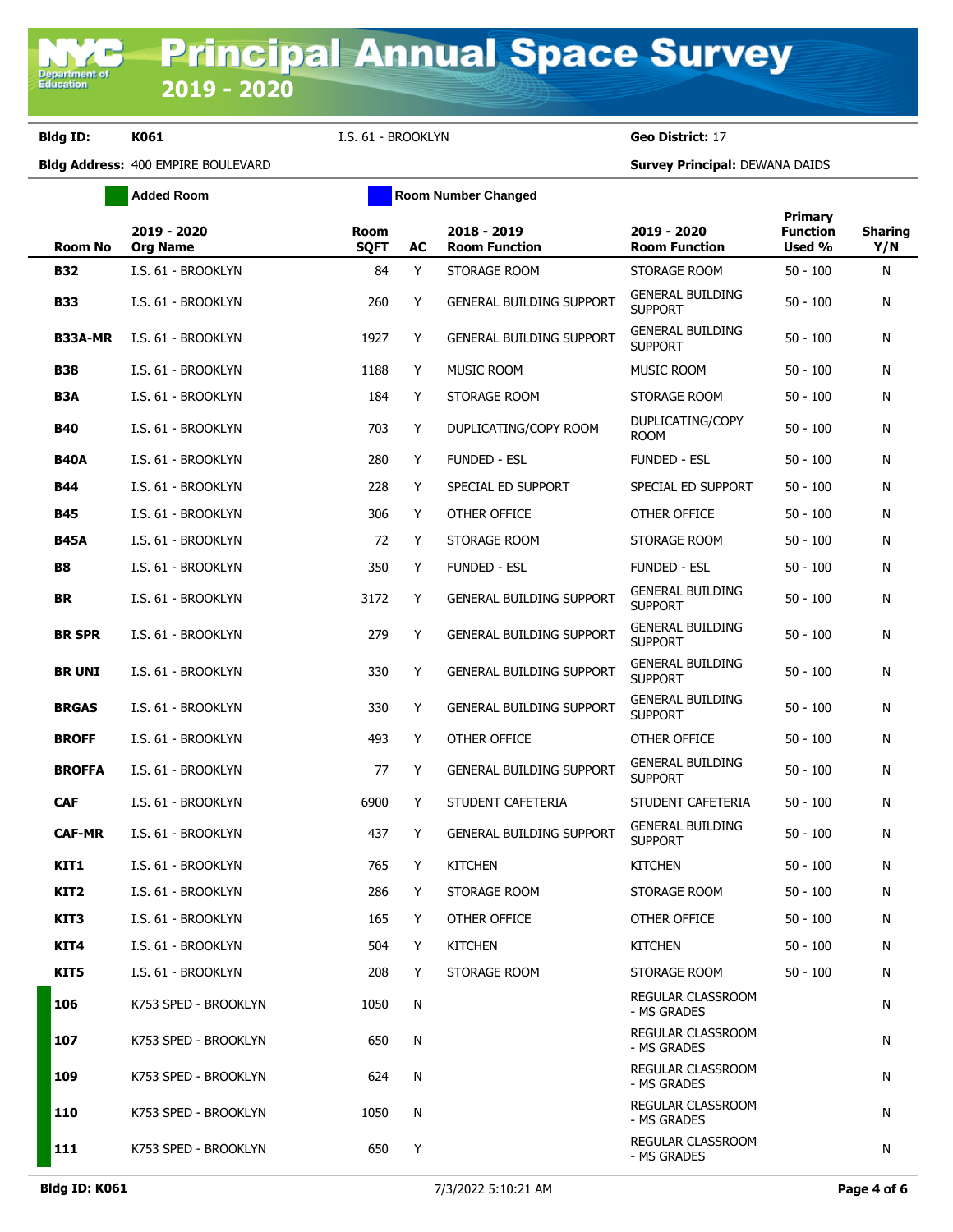**Department of**<br>Education

**Bldg ID: K061** I.S. 61 - BROOKLYN **Geo District:** 17

|                | <b>Added Room</b>                                                                                                                                                                            |                            |    | <b>Room Number Changed</b>          |                                      |                                      |                       |
|----------------|----------------------------------------------------------------------------------------------------------------------------------------------------------------------------------------------|----------------------------|----|-------------------------------------|--------------------------------------|--------------------------------------|-----------------------|
| <b>Room No</b> | 2019 - 2020<br><b>Org Name</b>                                                                                                                                                               | <b>Room</b><br><b>SOFT</b> | AC | 2018 - 2019<br><b>Room Function</b> | 2019 - 2020<br><b>Room Function</b>  | Primary<br><b>Function</b><br>Used % | <b>Sharing</b><br>Y/N |
| 112            | K753 SPED - BROOKLYN                                                                                                                                                                         | 392                        | Y  |                                     | ATTENDANCE OFFICE                    |                                      | N                     |
| 113            | K753 SPED - BROOKLYN                                                                                                                                                                         | 650                        | Y  |                                     | REGULAR CLASSROOM<br>- MS GRADES     |                                      | N                     |
| 114            | K753 SPED - BROOKLYN                                                                                                                                                                         | 650                        | N  |                                     | REGULAR CLASSROOM<br>- MS GRADES     |                                      | N                     |
| 115            | K753 SPED - BROOKLYN                                                                                                                                                                         | 650                        | Y  |                                     | REGULAR CLASSROOM<br>- MS GRADES     |                                      | N                     |
| 117A           | K753 SPED - BROOKLYN                                                                                                                                                                         | 364                        | Y  |                                     | <b>AP'S OFFICE</b>                   |                                      | N                     |
| 117B           | K753 SPED - BROOKLYN                                                                                                                                                                         | 364                        | Υ  |                                     | OTHER OFFICE                         |                                      | N                     |
| 119            | K753 SPED - BROOKLYN                                                                                                                                                                         | 729                        | Y  |                                     | <b>GUIDANCE OFFICE</b>               |                                      | N                     |
| 123            | K753 SPED - BROOKLYN                                                                                                                                                                         | 868                        | Y  |                                     | <b>GENERAL/MAIN</b><br><b>OFFICE</b> |                                      | N                     |
| 138F           | K753 SPED - BROOKLYN                                                                                                                                                                         | 210                        | Y  |                                     | OTHER OFFICE                         |                                      | N                     |
|                | How many hallway bathrooms for students are there in your building?                                                                                                                          |                            |    |                                     |                                      | 10                                   |                       |
|                | Are any of the student bathrooms being shared by multiple schools?                                                                                                                           |                            |    |                                     | N                                    |                                      |                       |
|                | Are all the student bathrooms open throughout the day?                                                                                                                                       | Y                          |    |                                     |                                      |                                      |                       |
|                | Please identify the number of non-instructional spaces, not reported above, being used for<br>instructional purposes, academic intervention services, or therapeutic or counseling services: |                            |    |                                     | 0                                    |                                      |                       |
|                | Are any of those non-instructional spaces being shared?                                                                                                                                      | N                          |    |                                     |                                      |                                      |                       |